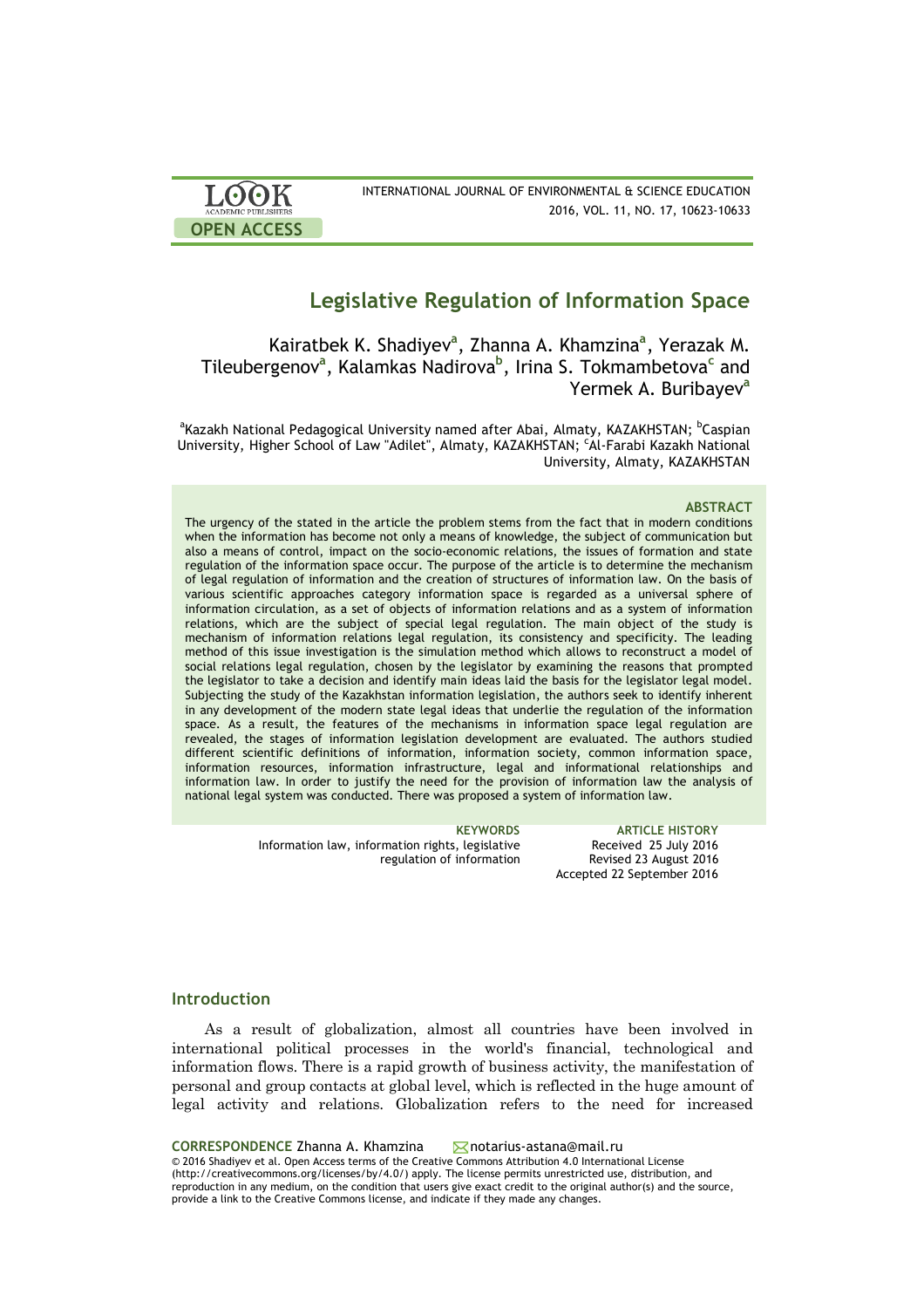penetration capacity (regulatory capacity) law in areas previously inaccessible to it. First of all, it applies to transnational social networks and contacts. Increasing the areas of law, expanding the limits of the legal space are objectively predetermined by the factor of globalization (Ivanets & Chervonyuk, 2003).

Technologies began to provide the movement and processing of the huge reservoir of information. It has changed the traditional concepts not only of economic activity prevailing in our society, but also pushed to new basic research of the phenomenon of information and its role in the development of civilization (Brent, McGee & McDonald, 2015; Dahiyat, 2016).

Information law is one of the youngest organizational legal structures in the Republic of Kazakhstan. Increasing integration of legal systems of different countries puts forward a number of other pressing practical problems. The role of joint agreements and recognition of common regulatory principles is constantly increasing in states relationships, and It identifies the need for unity of law and legal harmonization at the international level. This compatibility of law may be regarded as a rational instrument of legal regulation in the same conditions depending on people from the consequences of terrorist acts. In this regard, it quite acceptable a well-known "unification" in legal terms, due to the unity of the flow of socio-technical processes of the information and electronic interactions, which implies the protection of human values (Bachilo, Lopatin & Fedotov, 2001; Gorodov, 2009; Rassolov, 2010).

The novelty of the work is shown in the comprehensive research of information legislation, the proposal of systematization of legislation. The novelty of the study is also due to produce a coherent structure of not only the information rights of citizens and organizations, but also of information law as a branch of national law.

## **Literature Review**

Information Law was the subject of many scientists' in legal area researches. In particular, it can be specified that the research of legal informatics and cybernetics in legal problems originate since the 60s of the twentieth century. Despite the increasing number of publications on specific aspects of the selected by authors issues, there wasn't a system, comprehensive study on the conceptual level, organically bounding theory and practice. Information rights of the individual, information law as an independent complex branch of law in modern studies were considered at different aspects and refractions.

Some authors investigated the problem of governmental regulation of information space (Sharma, 2013; Roberts, 2000), the others studied informational rights of a human being, (Coppel, 2014; Mendel, 2003), some scholars considered information as an intellectual property right, (Cornish, Llewelyn & Aplin, 2013; Bently & Sherman, 2014), law was also investigated by some of them as social regulator of information (Kobersy et al., 2015), and some researchers emphasized attention on the right of freedom for information (Dietz, 2014; Birkinshaw, 2010).

There are not so many studies specifically dedicated to legal regulation of information space (Lloyd, 2014; Ackerman & Sandoval-Ballesteros, 2006). The mechanisms of information relations legal regulation, its consistency and specificity are not the main objects of such studies, but, nonetheless, they are reflected in a greater or lesser extent depending on the context of the issues. In this context, wide coverage received such issues as specific problems of legal regulation of information space, relating to human rights for freedom of information (Leoni, 2012);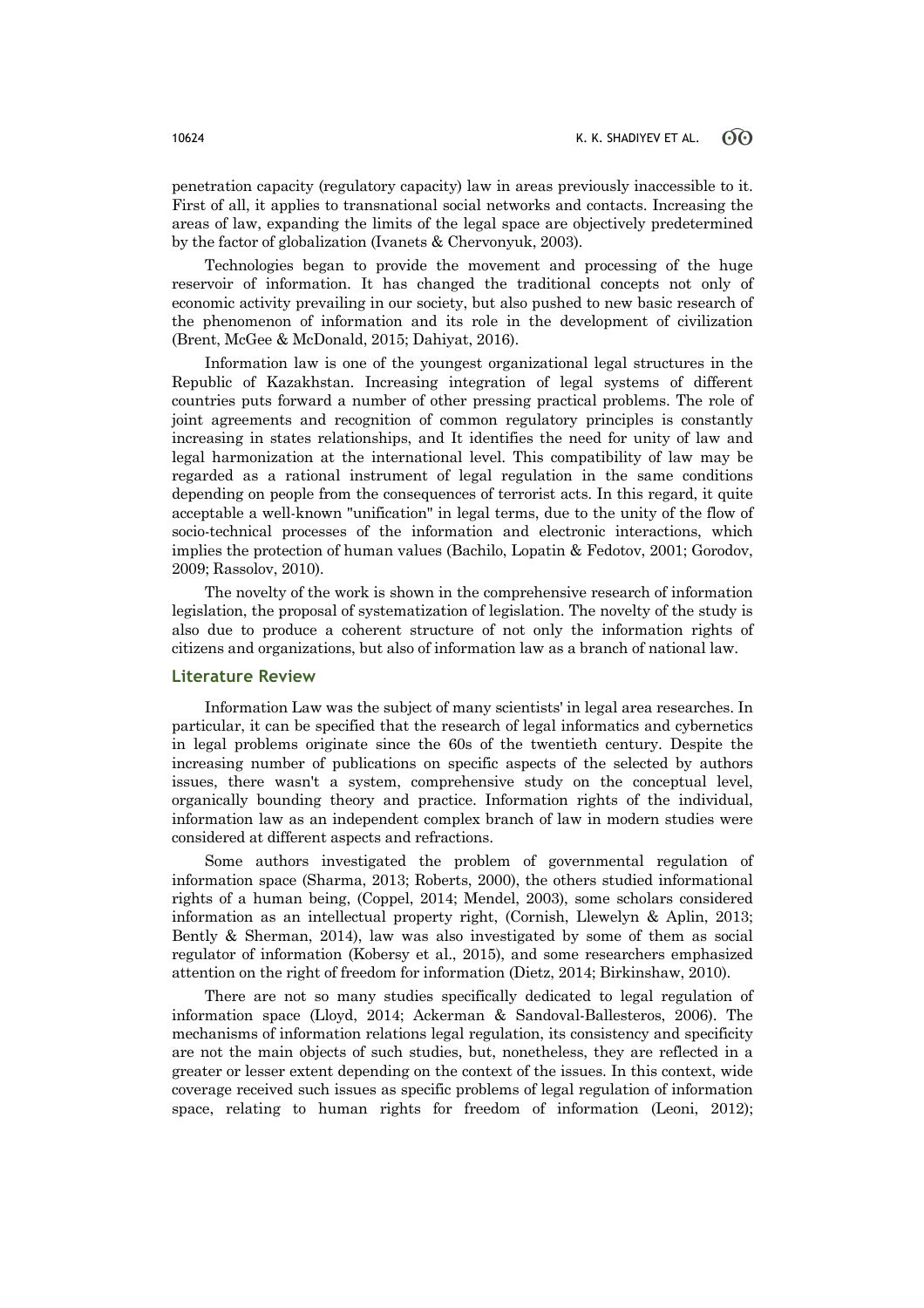technological problems of public administration (Pollitt, 2011); the role of information technology in local government (Isaac-Henry & Barnes, 2000); the impact of information legislation on political processes (Ward, 1986). Recently, the increasing number of research issues on the rights and freedoms of an individual for information in the conditions of legal state formation in the Republic of Kazakhstan can be marked in the domestic jurisprudence. However, such studies are in the early stage of development and are incomplete.

### *Methodology*

The methodological framework of the study is based on methodological and ideological setting adopted by the authors: recognition of the need for interdisciplinary research, based on the fact that issues related to the legal regulation of information technology, are located at the junction of branches of science - computer science, political science, law and others.

Accordingly, the study was conducted using as general scientific methods (complex, logical, system analysis and generalization of legal norms and scientific materials), as well as particular scientific methods (comparative law, formal law – legal-dogmatic – and others).

Leading methodological orientations of the authors while conducting the research was the scientific study of the current law through legislature plan clarification in order to reconstruct the legal regulation of the chosen by the legislator model of social relations by means of examining the reasons that prompted the legislator to take such or another decision, and identifying main ideas laid by the legislator in the basis of the legal model. Such approach reveals patterns of legal regulation through the analysis of the influence of public relations nature on construction of a legal model, designed to regulate them.

Subjecting the study of the Kazakhstan information legislation, the authors seek to identify inherent in any development of the modern state legal ideas which are the basis of information space regulation, among which, of course, applies as much as possible to ensure full and equal enjoyment of rights and freedoms of a human being and a citizen.

### **Results**

1. In the structure of society can be arbitrarily detached information sphere which is generated by information activities that finally result determine development of information legislation.

2. There is a group of information rights in the structure of individual rights and civil rights which can be classified according to the criterion of their place in the information process.

3. The structure of information space includes two independent object: information resources and information infrastructure. Information space thus can be considered as the totality of social relations connected with the creation, operation and maintenance of information resources and information infrastructure.

4. There is a need and prerequisites for the legal regulation of the information space. Background of legal regulation are manifested, firstly, in the growing role of information activities and the information itself; secondly, in the establishment of a common information space of the country a sign of the state and statehood at the present stage of development; thirdly, in a possibility of inclusion into the scope of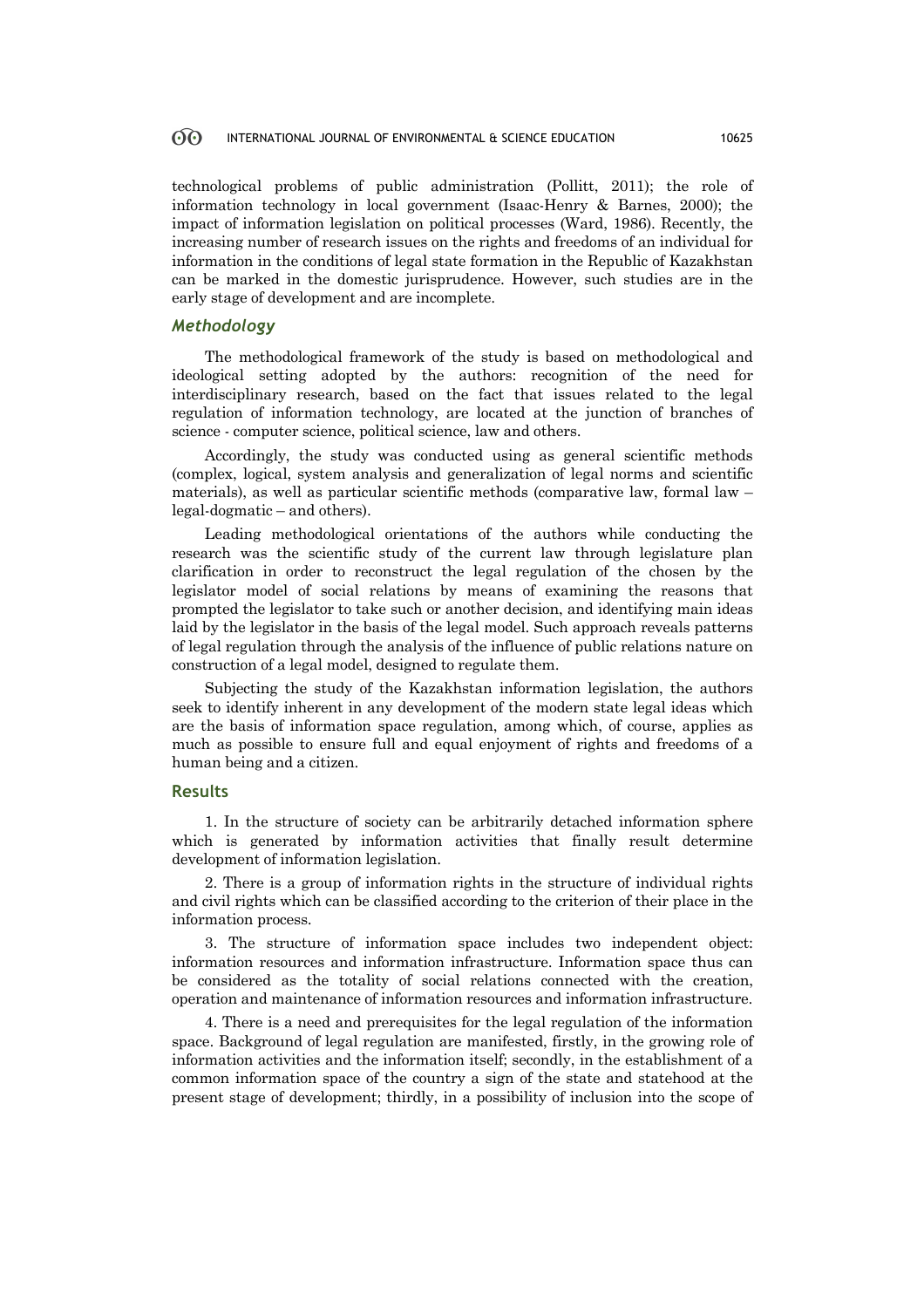the legal treatment of objects of information relations and the objective necessity of such exposure on the part of the state with a view to streamlining the system of relations in which, directly or indirectly, the objects appear. The need for legal regulation of the information space is based on these assumptions, as well as the very nature of law as a social regulator.

5. The following features of the mechanism of information legal regulation exist:

- regulation of information activity;

- usage of technical and technological tools in law enforcement;

- availability of contractual legal effects on social relations and self-regulation of information relations participants' behavior;

- NGO participation in legal regulation;

- usage of technical standards.

6. The study concluded that the law enforcement practice of information space, especially in the regulation of relations arising in the Internet, needs considerable improvement, especially in the area of rule-making. Such new forms of rights abuse like "spam" and "cybersquatting", as well as new types of services, for example, "hosting" are gaps in legal regulation which must be overcome (Ehrett, 2016; Spahiu, 2015).

7. The history of information legislation in Kazakhstan is conditionally divided into dissertation research into four stages:

- the first stage 1992-1997;
- the second stage  $-1997-2001$ ;
- the third stage 2001-2004;
- the fourth stage since 2004 till the present.

8. There is a need of information legislation codification in Kazakhstan in accordance with modern requirements of international legal regulation of relations in the sphere of the information circulation.

# **Discussion**

The present study was carried out by the authors in the following sequence. At the initial stage fundamental terms operated by the authors which create a general idea of the trends in the development of society and the law were analysed: "Information", "information sphere" and "information operations", "information society". The issue of the standard cycle of information circulation was studied that is subsequently used as a criterion to systematize the information rights of citizens and organizations. The future direction of the study was devoted to the presence and justification of the independence of information rights of individuals where an attempt to classify these rights has been made, sanctified issues guarantees of such rights. In particular, the authors conducted an analysis of subjective information rights of citizens and organizations on the basis of such parameters as the outward manifestation, features of performance, substance, applicability in public relations segments, possible limitations, the presence of a special personality and produced counter charge.

As a result, the authors came to the conclusion about impossibility of creating a coherent system of information rights on the basis of any of these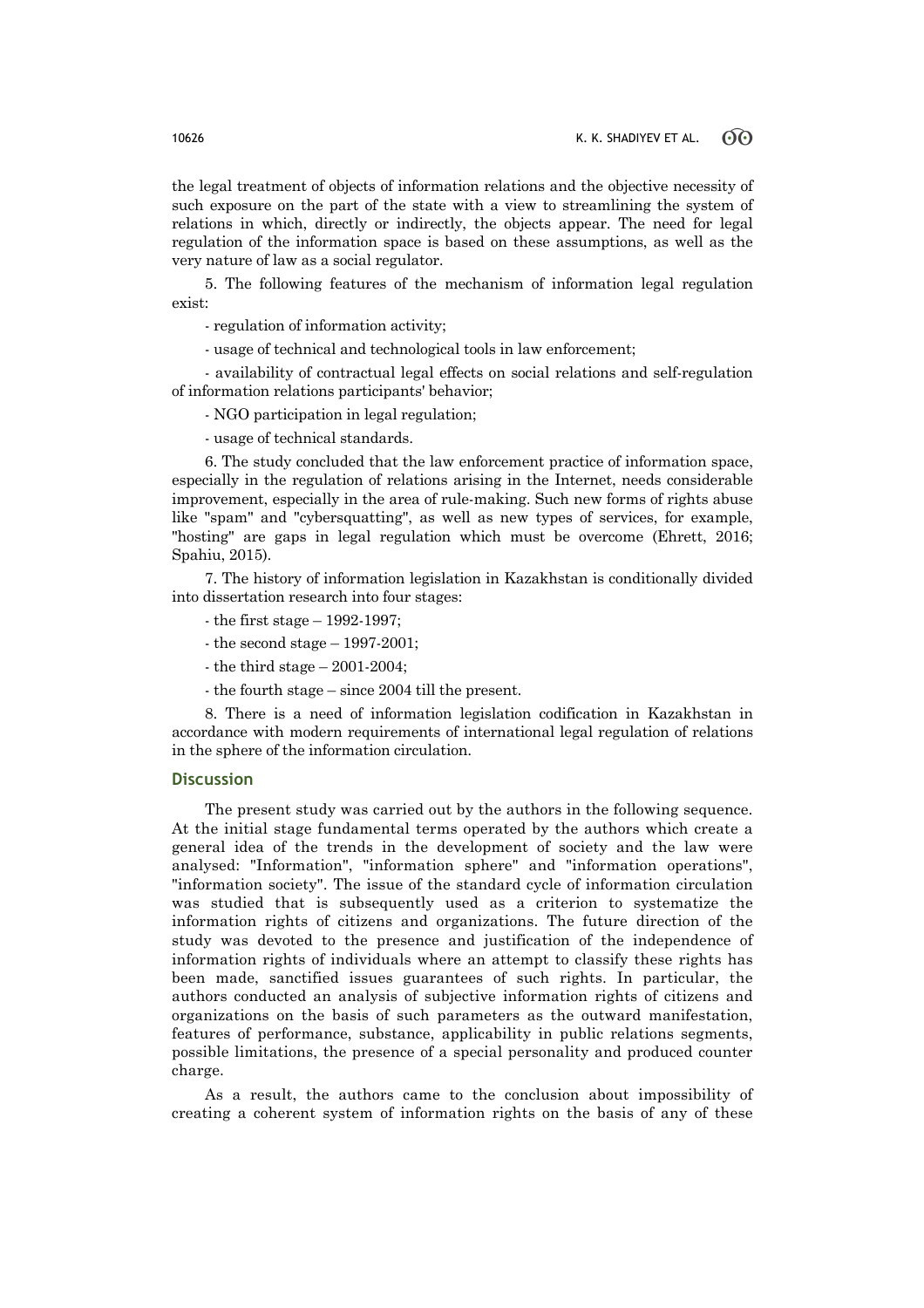parameters, criteria or on the basis of traditional parameters: characteristics of the subjects of information rights and the level of certainty of a subject. That leads the authors to a suggestion to accept as a parameter of information rights differentiation of the above-mentioned standard cycle information of turnover.

It was concluded that information rights include:

- Right to receive information;

- Right to seek information;

- Right to request the implementation of the necessary information (public authorities);

- Right to create information;

- Right for privacy of information, as well as possible channels of such information transmissions;

- Right for transmission of information;

- Right on the mass distribution of information;

- Right to use the content of the information;

- Right for reproduction of information, including a copying;

- Right for information storage;

- Right for information withholding.

Next we were studied objects on which is based the information space. We got author's interpretation of the concept of information space and its structural elements, such as the major hallmarks of the relationship, which can be recognized qualitatively alienated, and therefore in need of special legal regulation.

The main objects of the information space include the following:

1. Information Resources: 1.1. files of documents; 1.2. databases and data banks; 1.3. all kinds of archives; 1.4. library; 1.5. museum collections; 1.6. other information resources, objectively embodied in tangible media, and systematically documented and provided with consumer usage characteristics.

2. Information Infrastructure 2.1. information and communication structure geographically distributed government and corporate computer networks, telecommunication networks and systems, special purpose and general use, network and data channels, means of communication and information management, including the system of mass media; 2.2. information, computer and telecommunication technologies.

Information resources is a synthetic special organizational form of information, based on the concentration of individualization, as a rule, the documented information that most clearly reveals its functional purpose. The authors identify and analyse the following information resources features: 1) document; 2) system; 3) adequacy; 4) determination of accessibility; 5) legality; 6) continuity of cultural achievements; 7) acceptability of information; 8) replicability and copies for; 9) relativity; 10) comparability; 11) identity; 12) confidentiality; 13) technical support; 14) sustainability; 15) practical significance.

Considering the features of information resources, the authors conclude that a single document cannot be the information source, as this would conflict with a number of above-mentioned features.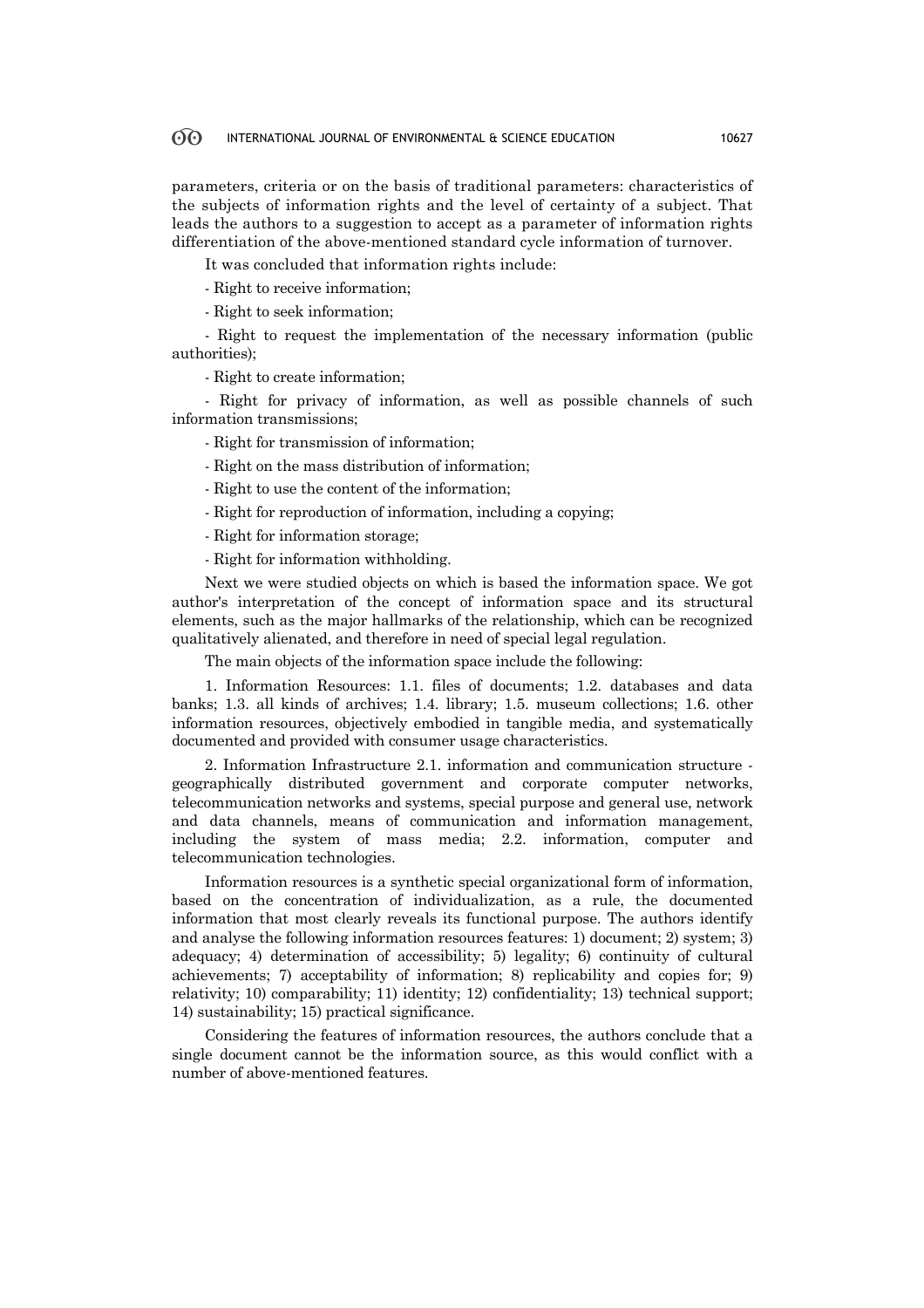Informational system is a technological system, which is a set of technical, program and other means, integrated structurally and functionally to provide one or more types of information processes and information services (Bradbury, Beaumont & Barlow, 2016).

Requirements for Informational systems: 1) variation on the use of modes; 2) validity of the access restrictions; 3) security; 4) legal regulation of activity; 5) congruence; 6) technological isolation; 7) use of recognized communication systems.

Information technologies might be regarded as a sets of objects, actions, and rules relating to the preparation, processing and delivery of information at the personal, mass communication and production, as well as all technologies and sectors, providing integrated these processes (Sokolova & Seniv, 2013).

Emphasizing the special importance of the information space, we note that in this case, information space will be regarded as a totality of social relations connected with the creation, operation and maintenance of information resources and information infrastructure.

Another important conclusion was the recognition of a single information space as an essential attribute of the modern state.

The next stage of the work was aimed at the study of the mechanism of legal regulation of information. The primary issues are considered background and the need for such a mechanism. The authors regard as the background of legal regulation the increasing role of information technology in production activities; establishment of a common information space of the country as a necessary attribute of a modern state; as well as the availability and the need to include objects of information relations in the sphere of legal regulation.

As a mechanism of legal regulation of information we will assume a legal system of means by which the legal regulation of information relations is maintained. Mechanism of legal regulation of information, as well as general mechanism of legal regulation, comply with the following steps, elements:

1. Establishing status of participants in public relations, as manifested the determination of rights and obligations at the legislative level, it is not impact of individualized rights, this stage corresponds to the element "legal norm";

2. Appearance of subjective rights and legal responsibilities (optional stage is possible: application of law without which the relationship could not appear). at this stage individualization and concretization of rights and obligations occur. This step corresponds to an element of legal relations;

3. Implementation of subjective rights and duties (there is also a possible optional step: application of the law, without which it is sometimes impossible to carry out rights and duties) – implementation of rights and responsibilities of specific entities; elimination of violations of subjects' rights and interests. Acts of rights and responsibilities as an element of legal mechanism of regulation occur here and determine the true behaviour of the subjects, activities of legal entities in realizing requirements stipulated by law are realized here as well. At this element mechanism of legal regulation stops, as the result desired by legislator is provided;

4. An important component, stage of legal regulation mechanism is enforcement. A special feature of this component in the information field will be a combination of contractual and administrative principles, as well as the presence of special rules for dispute resolution.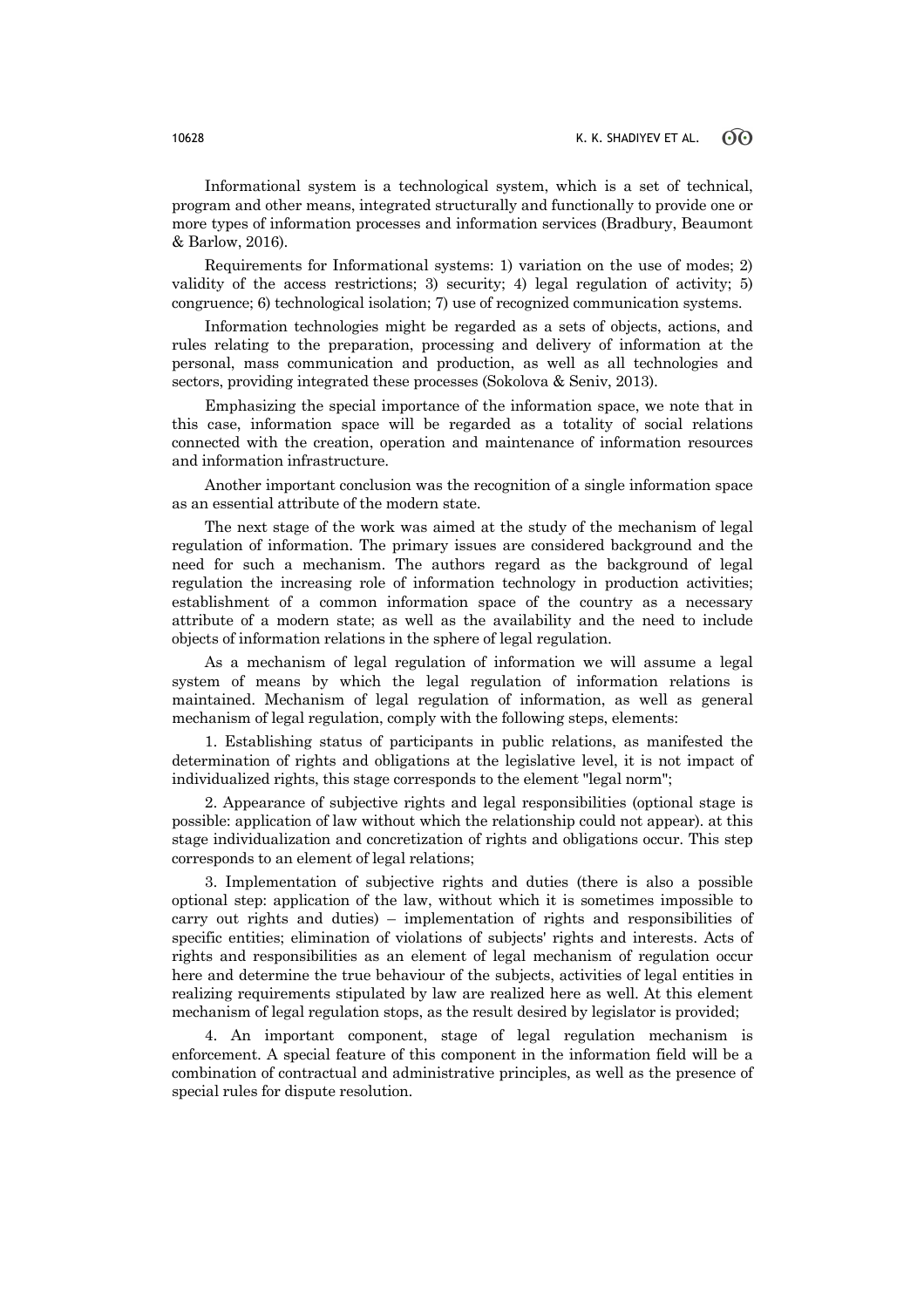Designating the base, integrated features of the mechanism of information legal regulation, we have identified the following features:

1. Regimentation of information activity. Reglamentation of legal regulation of information activity and information space mechanisms as a kind of bases of allocation of new organizational and legal structure is the first feature of such a mechanism. The goal here determines the content. Features information as an object of regulation and human rights in the field of information have been analysed above. However, it should be noted also the specifics in regulation of information activity which manifests itself in legal field as the embodiment in legal information of human rights and organizations regarding the implementation stages of the information process, what determines the presence of specific species and subjects and objects, and the particular content, and the special order of occurrence, changes and termination of the rights and obligations in the information area of society. Information activities induces the formation of legal information which, undoubtedly, are the subject of legal regulation;

2. Usage of technical and technological tools in legal regulation. Technical tools themselves do not make amendments in methodology of legal regulation but their application leads to changes in the content of legal material and, consequently, in the content of legal regulation. I.e., changes in directions of legal effects or principles of legal protection are possible. As an example, Internet cyberspace can be regarded, where due to the nature of technological and architectural features it is possible to control or regulate behaviour of the network members directly through the network protocols and technical specifications.

3. Presence of legal treaty impact on social relations and self-regulation on behaviour of information relations participants. In our opinion, the problem of the contractual and legal regulation of information technology should be considered as part of a more general problem - civil-legal tools of regulation at a whole. It should be emphasized the need to combine legislative and contractual and legal tools for the proper level of regulation of social relations in the sphere of information technologies. Since, despite advantages of contractual regulation in the form of a wide and flexible impact on civil matters, which is especially important for the sphere of information technology, this impact is limited by the subjects and time frames;

4. Participation of non-governmental organizations in enforcement. Involvement in the process of information space regulation non-governmental organizations, which in itself though not new, but it is still a rather unusual means of ensuring the rule of law in the information field of society. There is a network of non-governmental organizations involved in coordination of activities of separate national companies for the management of Internet protocol national electronic information resources as well as the organization of the architectural (software) structure itself in the field of virtual network using the Internet. In addition, these organizations are involved in consideration of possible legal disputes on the basis of the developed its own rules and procedures. This situation requires a detailed study, and the indicated conception might be revised;

5. Technical standards usage. The ratio of technical and legal regulation is a well-known problem in the theory of law. On the one hand, technical standards are not a kind of social regulation, although regulate social relations, it is subject and object relationship. On the other hand, it is significant and necessary influence of the state on such relationship, often issued in form of legislative acts. Technical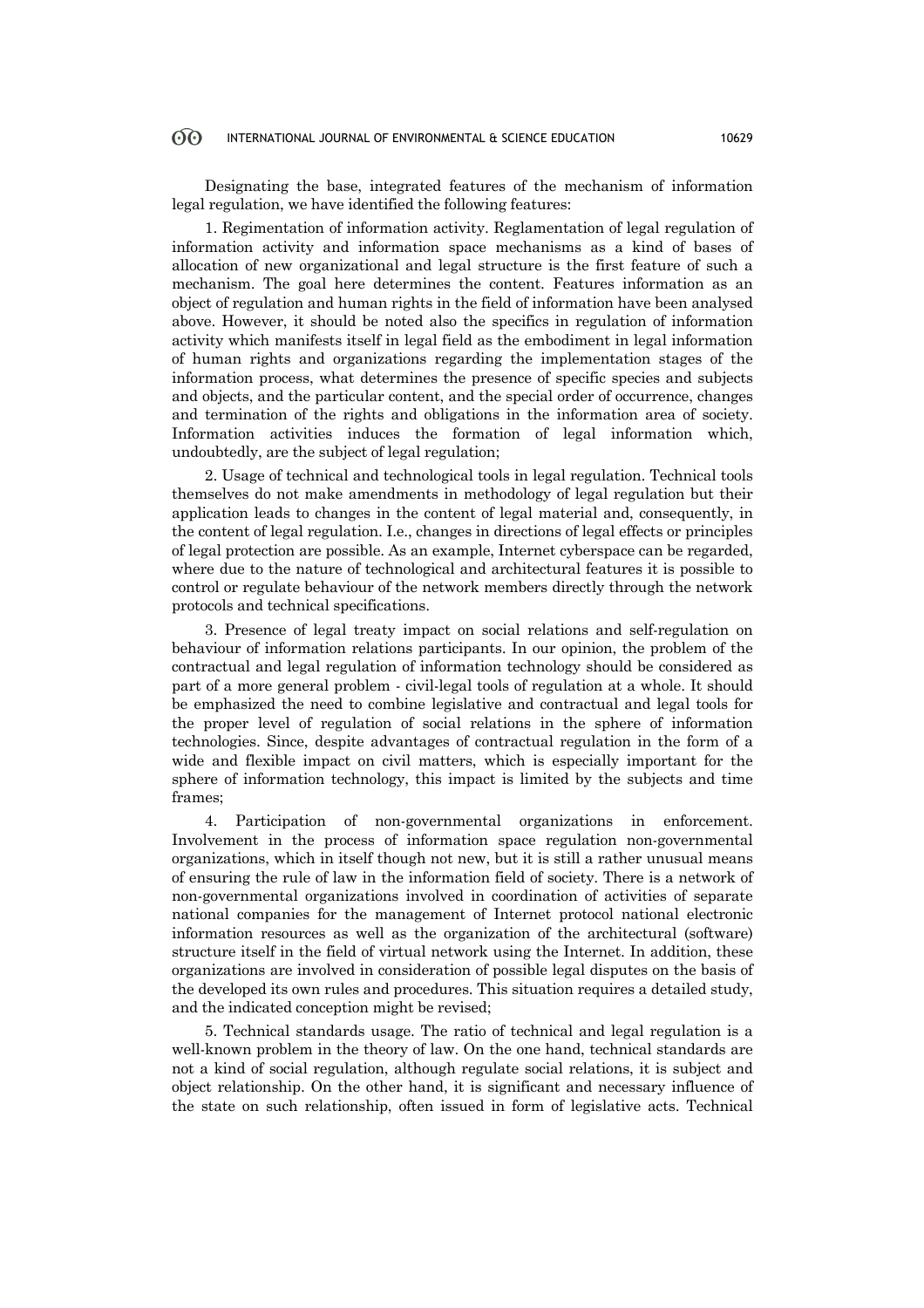regulation is legal and normative regulation of relations connected with the definition, establishment, implementation and execution of mandatory and voluntary requirements for products, services, processes, including the conformity assessment activities, accreditation, state control and supervision over observance of the established requirements, with the exception of health and phytosanitary measures. Thus, these processes involve activities for the implementation of standardization, certification and accreditation. Ensuring reliability and manageability of the field of information and communication based on the network of technological features on the basis of common standards on the territory of the Republic of Kazakhstan is the principle of state regulation in the field of information and communication.

Analysis of information law and legal information led to the following main conclusions:

- standards of information law have the main distinguishing feature of regulating legal norms, namely realization of the rule of law does not entail any violation of law and order that appears in the legislative practice of fastening information norms in articles of normative legal acts mostly without direct indication of the sanctions;

- current information legislation objectively cannot be detailed, therefore the norms of information law contain mainly abstract hypothesis and normal disposition that is manifested in a large number of standards, definitions, classifications, rules, regulations, transfers, the latter circumstance leads to the possibility of concealment and norms of hypothesis;

- information relationships generally have all such features as any other relationships, except that the subjects of such relationships can and should be classified and, in accordance with that, shall be authorized, depending on their role in the information process.

It was made an analysis of enforcement practices, studied the problem of the settlement of disputes and applicable law on the Internet. In particular, we investigated some ways of overcoming gaps in legal coverage of the communications network. Weak legal regulation of the Internet provides great opportunities for right abuse such as "spam" and "cybersquatting".

The authors summarized the history of information legislation in Kazakhstan development and regard it in four stages of development. The first stage is isolated stage in the formation of Kazakhstan legislation. In the second phase the government pays attention to the need for a common policy in the information space, which raises a number of important bylaws. The third period in fact draws a line of information legislation branch formation. The fourth period is more evolutionary than revolutionary. It brings amendments into direction for solving more practical issues faced in the field of construction and ensures normal functioning of the information space.

### **Conclusion**

Despite a relatively large time period of implication of new information and communication technologies into legal usage (both as direct objects as well as tools of legal influence on the public system), issues of legal regulation of relations arising in this area continue to cause controversial discussions both theoretical and practical sense. The main conclusions arrived at by the authors as a result of the study are as follows: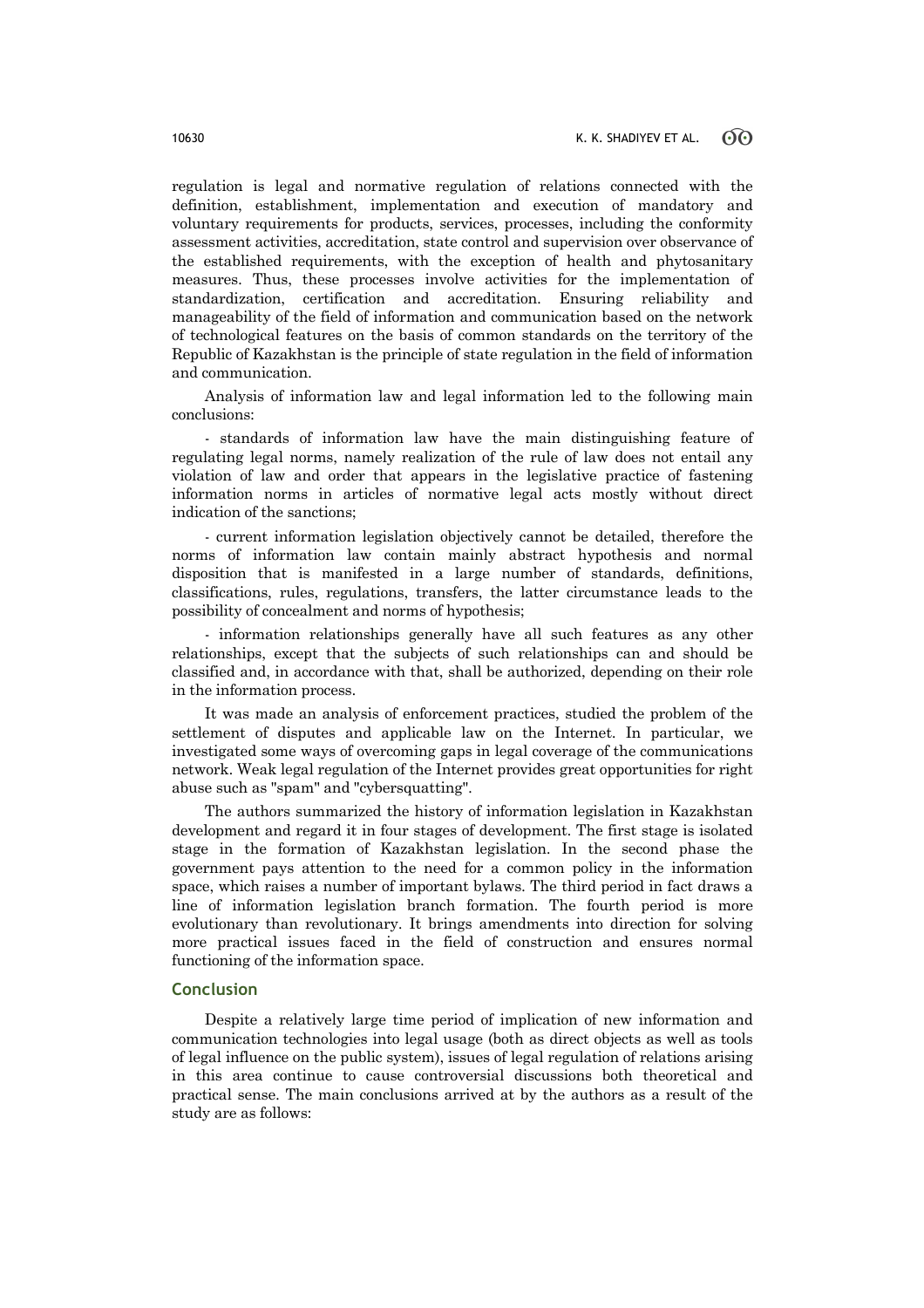Community development paralleled, if not to talk on the direct interdependence of means and methods of general information activities implementation, i.e. processes for production, transmission, creation, use, storage of information. Development of such tools and techniques determines the high importance of information activities. After all, in the presence of huge amounts of information, plurality of channels capable to provide such arrays immediately, serious threats of significant damage both to information and to the tools of information it is necessary to highlight the ability to navigate in the flow of information, finding required and useful information, protect oneself and own achievements through knowledge and skills. Information activities have long stood apart and become on a par with certain types of economic activity, creating a kind of sphere of human existence, which is called the informational sphere. Information sphere in our opinion has no systematic object of legal effects, except for information activities which, as it was mentioned, is a prerequisite for allocation of such a sphere. The authors are convinced that interest in the legal regulation is an information space as a set of certain objects which can be extended to legal regulation. The very same information activities could potentially cause the most diverse range of relationships that does not allocate special, unique relationship that need besides a special legal ordering. Thus, the generalized public relations structure will be allocated relationships relating to the operation of information resources, information systems and communication facilities.

An additional impetus for the development of information legislation is becoming more segregated information rights of citizens and organizations. This direction legal array development can be regarded as a priority, since the conditions of rule of law and strengthening the foundations of civil society the rights and freedoms of individuals should be particularly guaranteed through recognition of their primary protection from both judiciary and state at a whole. However, an important principle of such protection is to establish the balance of interests of an individual, state and society that would not allow to abuse law by individuals.

Information rights can be defined as the totality of available capacity of a person to implement some operations with certain information, recognized by state and enshrined in regulations. Information rights can be classified according to the criterion of correspondence to a stage in the information process, and thus prerequisites for the formation of legal institutions are created.

Another important aspect of such mechanism investigation becomes identification of specific features in the regulation of social relations inherent in such a mechanism. Information standards are characterized by the fact that implementation of the rule of law does not involve violation of the rule of law which is manifested in the legislative practice of fastening information norms in articles of normative legal acts mostly without direct indication of the sanctions. Furthermore, in view of the complexity of technical and technological aspects of information processes which are, moreover, susceptible to the trend of rapid changes current information legislation objectively cannot be detailed, referring to what norms of information law contain predominantly abstract hypothesis and usual disposition that appears in a large number of standards-definitions, standards, classifications, standards-transfers, the latter circumstance leads to the possibility of concealment and regulations hypothesis.

Considering information relationships as elements which correspond to the stages of implementation of the law, the authors come to the conclusion that there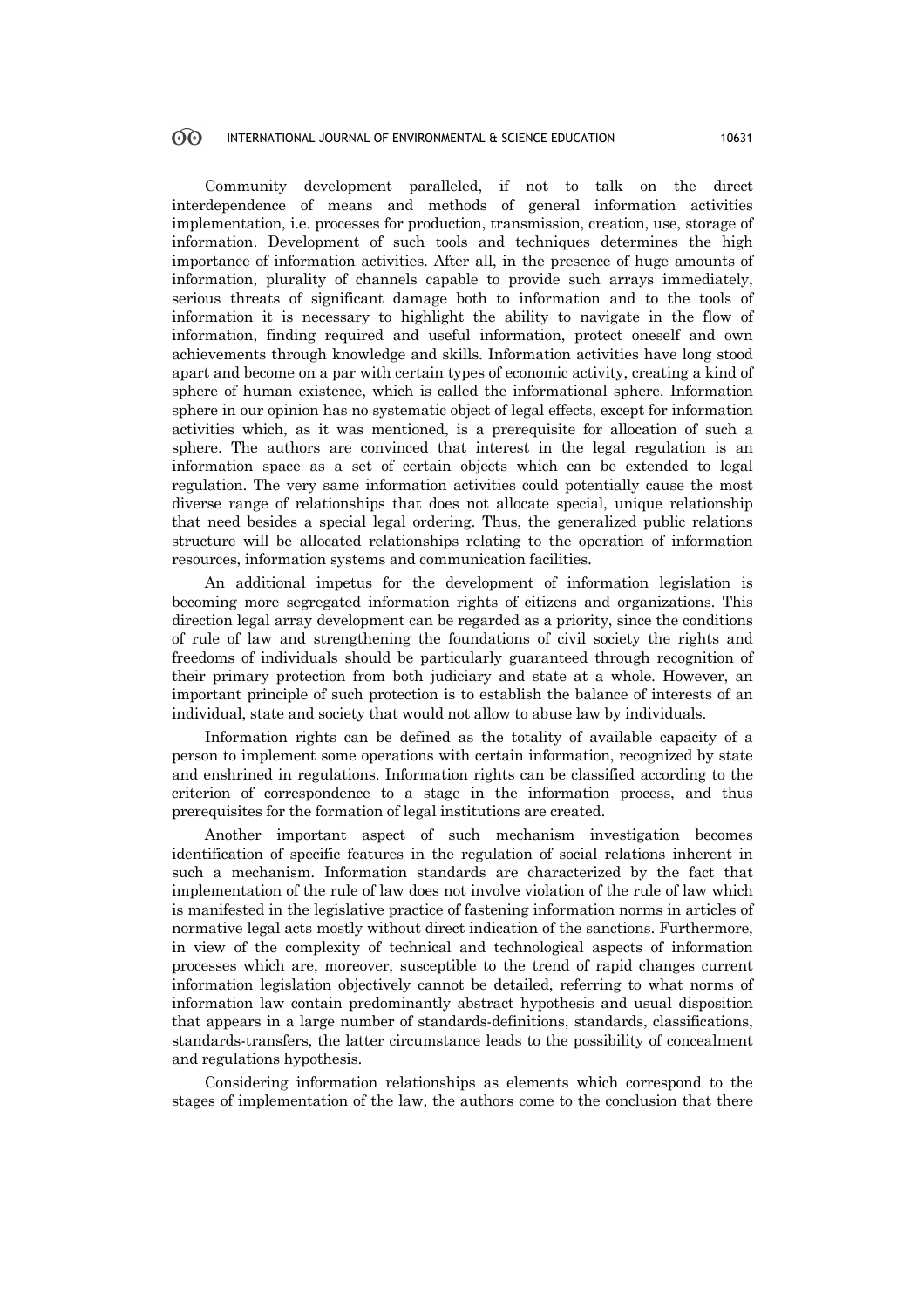are special relationships which are built from objects information environment, and in accordance with that marginalize mechanism of information of legal regulation and thus have the potential to create new branch of law that, as it should be noticeable, is the leitmotif of the whole thesis.

Thus, as a result of the study, authors conclude that legal regulation of the information space is a complex process involving many components of the legal validity and, despite the narrowing of the study only analyses the legal tools, this topic has great potential for further basic and fundamental researches.

## **Disclosure statement**

No potential conflict of interest was reported by the authors.

### **Notes on contributors**

**Kairatbek K. Shadiyev** holds PhD in Economics and is an Associate Professor at Kazakh National Pedagogical University named after Abai, Almaty, Kazakhstan.

**Zhanna A. Khamzina** holds Full Doctor in Law and is a Professor at Kazakh National Pedagogical University named after Abai, Almaty, Kazakhstan.

**Yerazak M. Tileubergenov** holds PhD in Law and is an Associate Professor at Kazakh National Pedagogical University named after Abai, Almaty, Kazakhstan.

**Kalamkas Nadirova** holds Master in Law and is a Senior Lecturer at Caspian University, Higher School of Law "Adilet", Almaty, Kazakhstan.

**Irina S. Tokmambetova** holds Master in Law and is a Senior Lecturer at Al-Farabi Kazakh National University, Almaty, Kazakhstan.

**Yermek A. Buribayev** holds Full Doctor in Law and is a Professor at Kazakh National Pedagogical University named after Abai, Almaty, Kazakhstan.

### **References**

- Ackerman, J.M. & Sandoval-Ballesteros, I.E. (2006). The global explosion of freedom of information laws. *Administrative Law Review, 58,* 85-130.
- Bachilo, I.L., Lopatin, V.N. & Fedotov, M.A. (2001). *Information Law.* Sankt-Petersburg: Legal Center Press, 789 p.
- Bently, L. & Sherman, B. (2014). *Intellectual property law*. Oxford: Oxford University Press, 1440 p.
- Birkinshaw, P. (2010). *Freedom of Information: the Law, the Practice and the Ideal.* Cambridge: Cambridge University Press, 578 p.
- Bradbury, J., Beaumont, J. & Barlow, T. (2016). An Evolving Landscape: From Information Gatekeeper to Knowledge Professional. *Legal Information Management, 16(3),* 124-130.
- Brent K., McGee, J., McDonald, J. (2015). The Governance of Geoengineering An Emerging Challenge for International and Domestic Legal Systems. *Journal of Law, Information and Science, 24(1)*, 1-33.
- Coppel, P. (2014). *Information rights: Law and practice*. London: Bloomsbury Publishing, 342 p.
- Cornish, W., Llewelyn, G.I. & Aplin, T. (2013). *Intellectual Property: Patents, Copyright, Trade Marks and Allied Rights*. London: Sweet & Maxwell, 1008 p.
- Dahiyat, E.A. (2016). The legal recognition of online brokerage in UAE: is a conceptual rethink imperative? *Information and Communications Technology Law, 25(2),* 173-189.
- Dietz, T. (2014). *Global Order Beyond Law: How Information and Communication Technologies Facilitate Relational Contracting in International Trade*. London: Bloomsbury Publishing PLC, 270 p.
- Ehrett, J.S. (2016). E-judiciaries: a model for community policing in cyberspace. *Information and Communications Technology Law, 25(3),* 272-291.
- Gorodov, O.A. (2009). *Information Law.* Moscow: Prospect, 454 p.
- Isaac-Henry, K. & Barnes, С. (2000). Information and Communication Technologies: Assessing Public Attitude and Local Government Resolve. *Public Policy and Administration, 15(3),* 20-31.